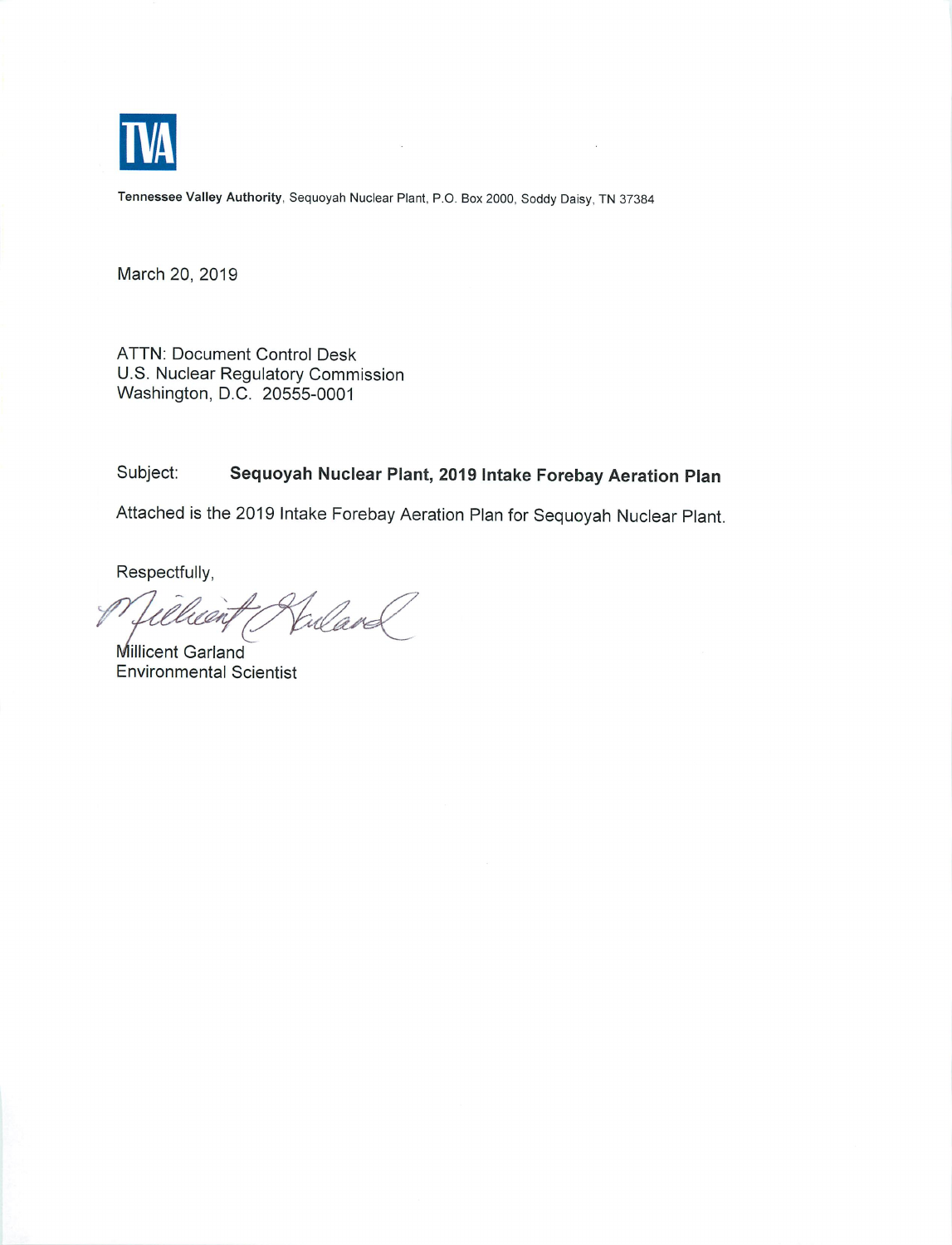

*Tennessee Valley Authority. 1101* Market Street, BR 4A. Chattanooga, Tennessee 37402-2801

*March 14, 2019*

*Ms. Jennifer Innes Program Manager Chattanooga Environmental Field Office Division ofWater Resources 1301 Riverfront Parkway, Suite #206 Chattanooga, Tennessee 37402*

*Dear Ms. Innes:*

TENNESSEE VALLEY AUTHORITY (TVA) – SEQUOYAH NUCLEAR PLANT (SQN) –<br>NPDES PERMIT NO. TN0026450 – INTAKE FOREBAY AERATION PLAN

*In accordance with Part III.I of the subject permit, please find enclosed the revised plan for providing supplemental aeration in low-oxygen zones of the SQN intake forebay area to serve as a fish refuge.*

*Since SQN does not have a permanent aeration system installed, the plan has been updated to include an action value to bring onsite atemporary compressor when dissolved oxygen in the intake forebay decreases below 3.5 mg/L. Dissolved oxygen (DO) measurements will continue to be collected at the SQN intake skimmer wall and aeration ofthe intake forebay will be initiated when DO concentrations decrease below 3.0 mg/L.*

*If you have any questions, please contact Millicent Garland at (423) 843-6714 or bv email at mrmoore@tva.gov.*

*Sincerely,*

*If Matthew Rasmussen*

*Site Vice President Sequoyah Nuclear Plant*

*Enclosure*

*cc (Enclosure): nl*, *of <i>US.* Nuclear *Regulatory Commission Division of Water Resources Attn: Document Control Desk Tennessee Department of Environment Washington DC 20555 and Conservation (TDEC) William R. Snodgrass Tennessee Tower 312 Rosa L Parks Avenue, 11th Floor Nashville, Tennessee 37243*